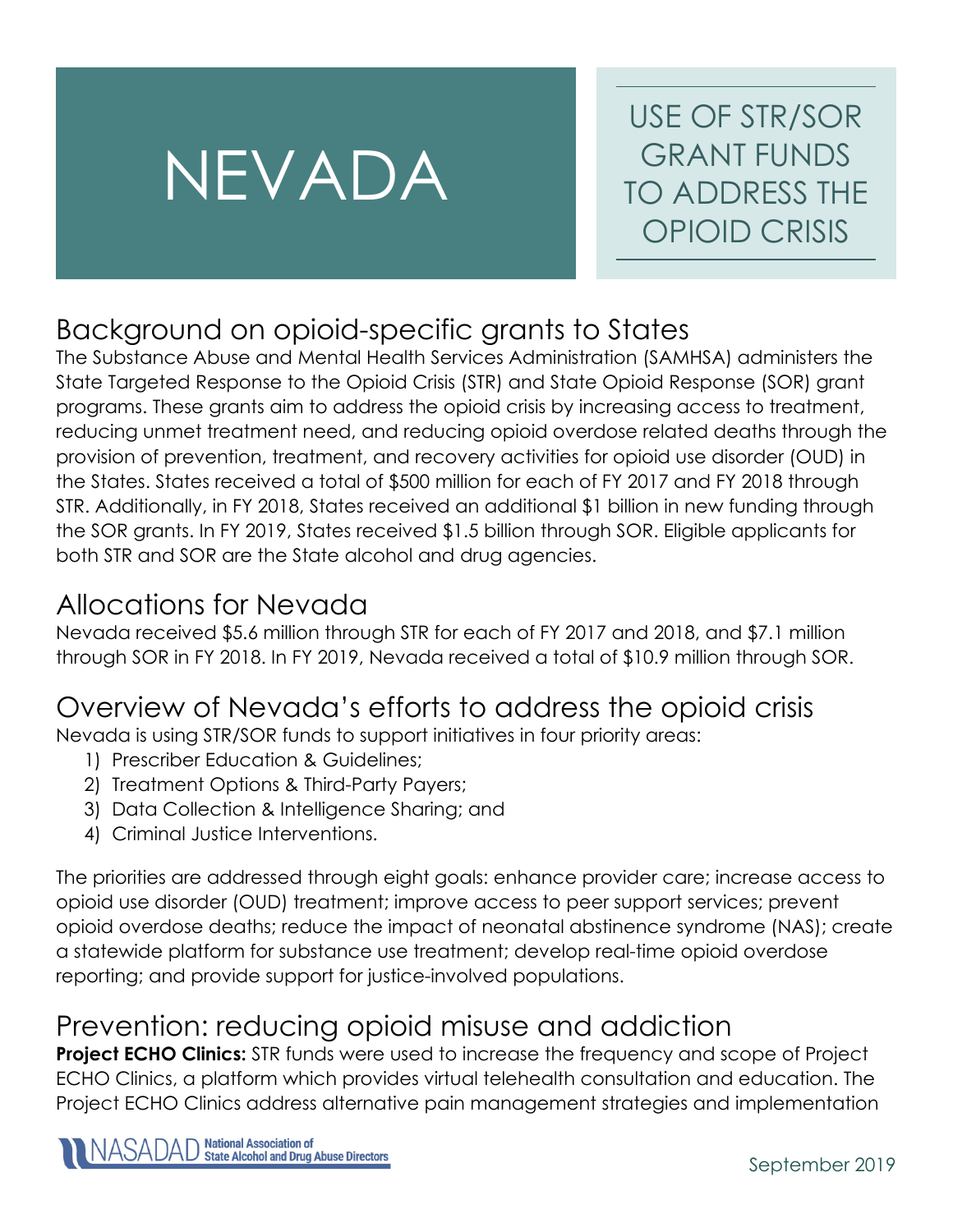of medication-assisted treatment (MAT) in a clinic setting. Nevada's ECHO clinics provide primary care providers and those in rural areas with access to specialty care. An ECHO Clinic related to opioids is held every week.

**Continuing Medical Education:** New online continuing medical education courses have been developed that address appropriate prescribing, the neuroscience of addiction, identifying high-risk patients, screening and brief intervention, MAT, pain management, and alternative therapies to opioids. Face-to-face trainings have addressed the Controlled Substance Abuse Prevention Act, MAT, and alternatives to opioids. Presentations have been delivered at conferences for criminal justice professionals and medical professionals on opioid trends, statewide efforts to address the crisis, and how new efforts affect their practice.

**Co-prescribing Naloxone:** Academic detailing on co-prescribing naloxone began in January 2019 and materials on naloxone co-prescribing were distributed via newsletters.

**Screening, Brief Intervention, and Referral to Treatment (SBIRT) Training:** A 6-week online SBIRT course was delivered from February-April 2019 to 20 medical providers. The course included virtual training, self-study and performance feedback on skills. Participants will receive online coaching sessions to discuss workflow issues and sustainability as they apply the skills to the workplace.

## Increasing access to treatment

#### **Opioid Treatment and Recovery Centers**

- Development of three Integrated Opioid Treatment and Recovery Centers, or hubs, as part of a hub and spoke model. All hubs added services in-house and increased the number of coordinated care agreements with spoke agencies.
- Nevada's hubs, which are opioid treatment programs (OTPs), have historically treated OUDs exclusively with methadone. STR/SOR funding has further promoted MAT including methadone as well as buprenorphine and naltrexone. Nevada's hubs have been transitioning to making all three FDA-approved medications for the treatment of OUD an option for all clients.
- Hubs have begun to provide treatment for individuals with co-occurring disorders, eliminating the extra step for clients to go to an outside provider for such services.

**Media Campaign:** An anti-stigma media campaign began airing on both radio and television in March 2019 to reduce shame associated with addiction and treatment-seeking. A second campaign to increase naloxone awareness began airing in April 2019.

#### **Special Populations**

• Pregnant and Postpartum Women: Services designed to reduce the incidence of NAS have been developed. Care coordination and services for pregnant women with an OUD have been developed to increase retention in treatment. Recovery support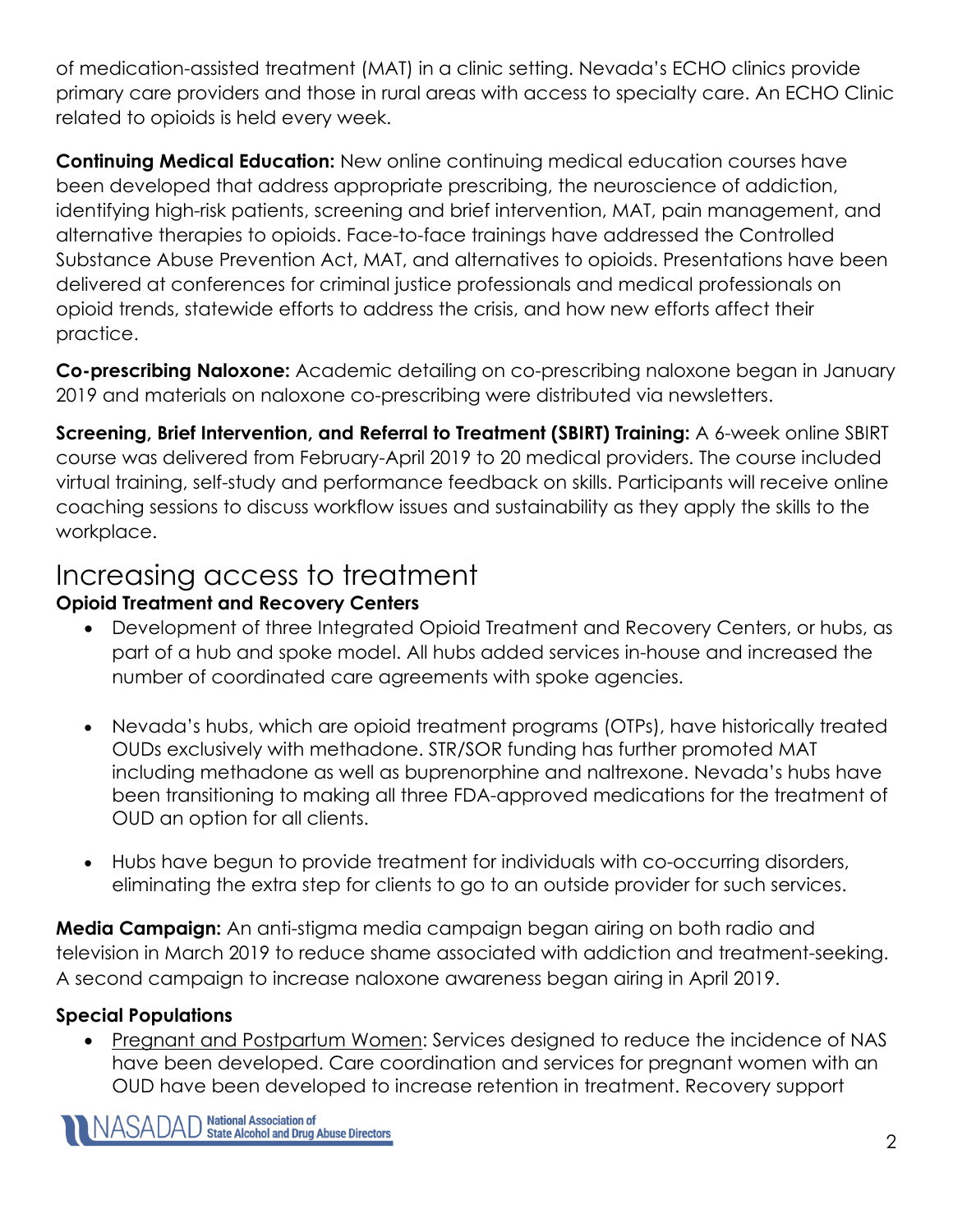services for the postpartum period, as well as developmental screenings for infants with neonatal exposure to opioids have also been implemented. Outreach is occurring to make OBGYNs aware of such services and education on addressing OUD in pregnant and postpartum patients.

• Justice-involved individuals: A project is underway that is piloting the use of long-term MAT products in individuals stabilized on MAT prior to their release from prison. Transition to behavioral health services and ongoing MAT is arranged before release.

## Overdose reversal efforts: saving lives

Naloxone distribution has expanded from two syringe service programs prior to STR/SOR funding to 3 treatment hubs, 8 community coalitions, 4 community-based organizations, and a jail. Two additional community-based organizations are preparing to become distribution sites and a sheriff's office is planning a leave-behind program, in which officers offer a free naloxone kit at the response scene to a patient who was revived from an opioid overdose.

Opioid STR has stimulated communities to develop preparedness plans in case a spike in overdoses ever occurs. Developing the preparedness plans brought various stakeholder groups within the different counties across the State together to assess capacity, identify and implement a real time overdose mapping system, define a spike within their unique communities, facilitate training, and create an opioid spike action plan.

In 2018, efforts began to increase utilization of an overdose mapping tool for real-time overdose reporting. To date, 45 agencies have signed on and six are currently entering data into the system. Nevada has at least one agency in every county in the State signed up for this mapping tool.

Hubs also developed mobile opioid recovery outreach teams that include a counselor and a peer. The teams conduct outreach in the community and dispatch to emergency rooms to speak with individuals following an overdose. Outreach is being done to expand the number of hospitals mobile opioid recovery outreach teams have contracts with.

### Supporting recovery

**Peer Support:** The STR grant provided the funding to prompt hub agencies to hire peer recovery support specialists. The number of peers employed, and the number of clients seen by peers has increased over time. Peers are additionally being utilized on mobile recovery outreach teams, providing support to patients in ERs after an overdose and providing overdose education and naloxone distribution in the community.

**Special Populations:** Recovery resources (housing, employment) have been incorporated into services for pregnant and postpartum mothers and justice-involved individuals as part of the MAT Diversion court.